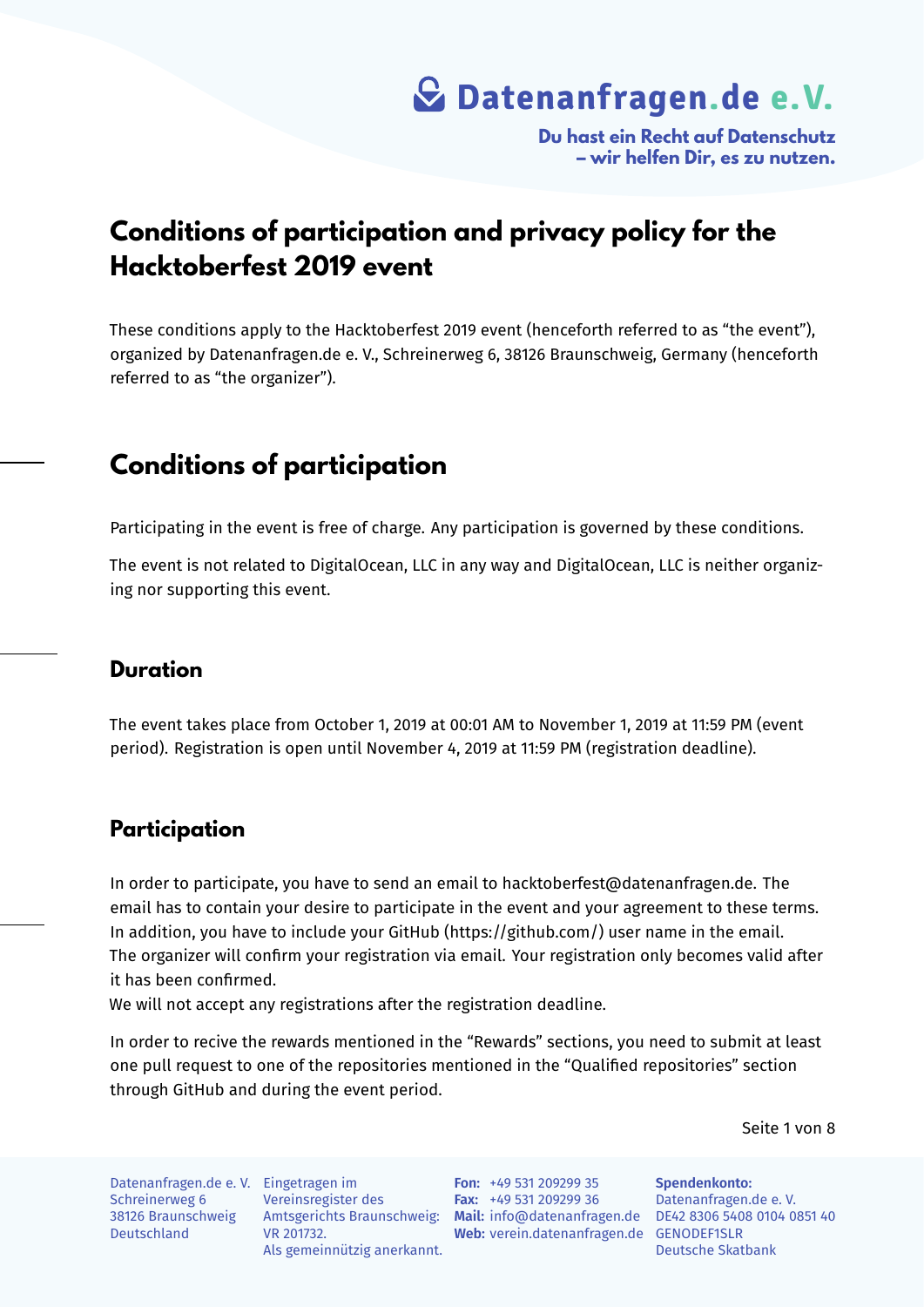**Du hast ein Recht auf Datenschutz – wir helfen Dir, es zu nutzen.**

### **Eligibility**

All natural persons who have reached the age of 14 are eligible to participate. The participation is not limited to members of the organizer and independent of the purchase of goods or services.

The participation of participants whose legal capacity is restricted requires the consent of their legal guardians.

The organizer reserves the right to exclude participants from the promotion at its own discretion if there are justified reasons, such as:

- in the case of a violation of these conditions
- in the case of false or misleading information
- in the case of submissions of dishonest pull requests

### **Rewards**

The first 100 participants who meet the requirements set out in the "Participation" section will receive a pack of at least three stickers.

In addition, 10 t-shirts will be awarded for the best pull requests. The selection will be made at the discretion of the organizer's board.

Participants who have won one or more prizes will be notified promptly by the organizer after the registration deadline and asked to provide a shipping address.

Prizes will only be delivered to participants or, in the case of underage participants, to their legal representatives. The prizes cannot be exchanged, paid out in cash or picked up by the participants themselves. The organizer will bear the costs of shipping the prizes. The participants themselves are responsible for any possible taxation of the prizes.

### **Qualified repositories**

Pull requests to the following GitHub repositories qualify as valid contributions for this event:

- https://github.com/datenanfragen/website
- https://github.com/datenanfragen/data
- https://github.com/datenanfragen/chitin
- https://github.com/datenanfragen/verein-website

Seite 2 von 8

Datenanfragen.de e. V. Eingetragen im Schreinerweg 6 Deutschland

Vereinsregister des VR 201732. Als gemeinnützig anerkannt.

38126 Braunschweig Amtsgerichts Braunschweig: **Mail:** info@datenanfragen.de DE42 8306 5408 0104 0851 40 **Web:** verein.datenanfragen.de GENODEF1SLR **Fon:** +49 531 209299 35 **Fax:** +49 531 209299 36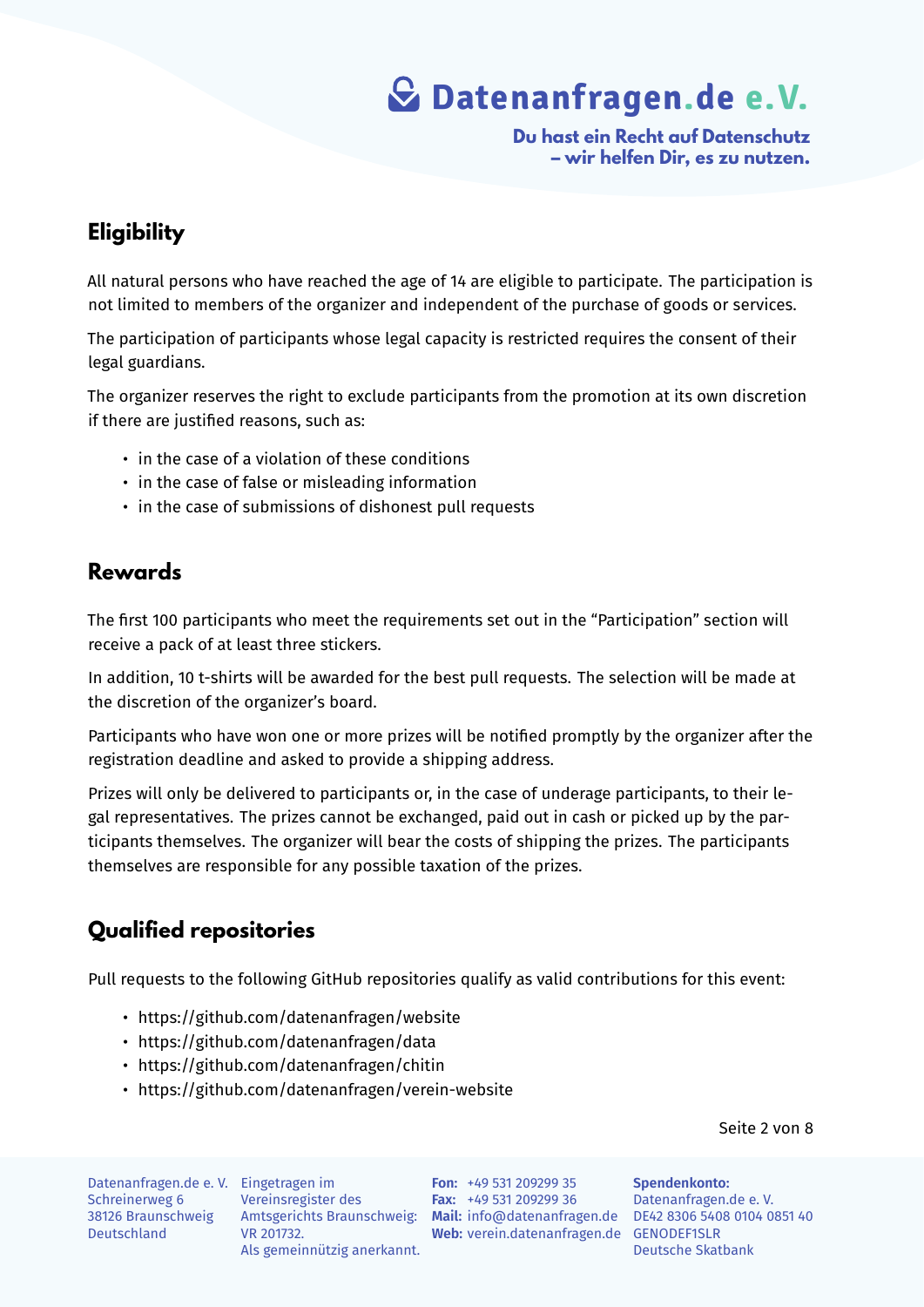**Du hast ein Recht auf Datenschutz – wir helfen Dir, es zu nutzen.**

- https://github.com/datenanfragen/letter-generator
- https://github.com/datenanfragen/company-json-generator
- https://github.com/datenanfragen/locate-contacts-addon
- https://github.com/datenanfragen/verein
- https://github.com/zner0L/postcss-fonticons
- https://github.com/baltpeter/yace

Upon request, the organizer may also permit further repositories.

#### **Early termination**

The organizer explicitly reserves the right to terminate the event early. In this case the termination will be announced on the event page (https://www.datarequests.org/blog/hacktoberfest-2019).

### **Applicable law**

Questions or complaints in connection with the event must be addressed to the organiser. The event is subject exclusively to the laws of the Federal Republic of Germany. Legal recourse is excluded.

## **Privacy policy**

For your participation in this event we need to process your personal data. However, we have designed the event to collect as little data as possible. We also limit the processing of your data as far as possible to the necessary minimum.

### **Scope**

This privacy policy only applies to the Datenanfragen.de e. V. Hacktoberfest 2019 event. There is a separate privacy policy (https://verein.datenanfragen.de/en/privacy/) for the rest of the association's activities.

Seite 3 von 8

Datenanfragen.de e. V. Eingetragen im Schreinerweg 6 38126 Braunschweig Deutschland

Vereinsregister des VR 201732. Als gemeinnützig anerkannt.

Amtsgerichts Braunschweig: **Mail:** info@datenanfragen.de DE42 8306 5408 0104 0851 40 Web: verein.datenanfragen.de GENODEF1SLR **Fon:** +49 531 209299 35 **Fax:** +49 531 209299 36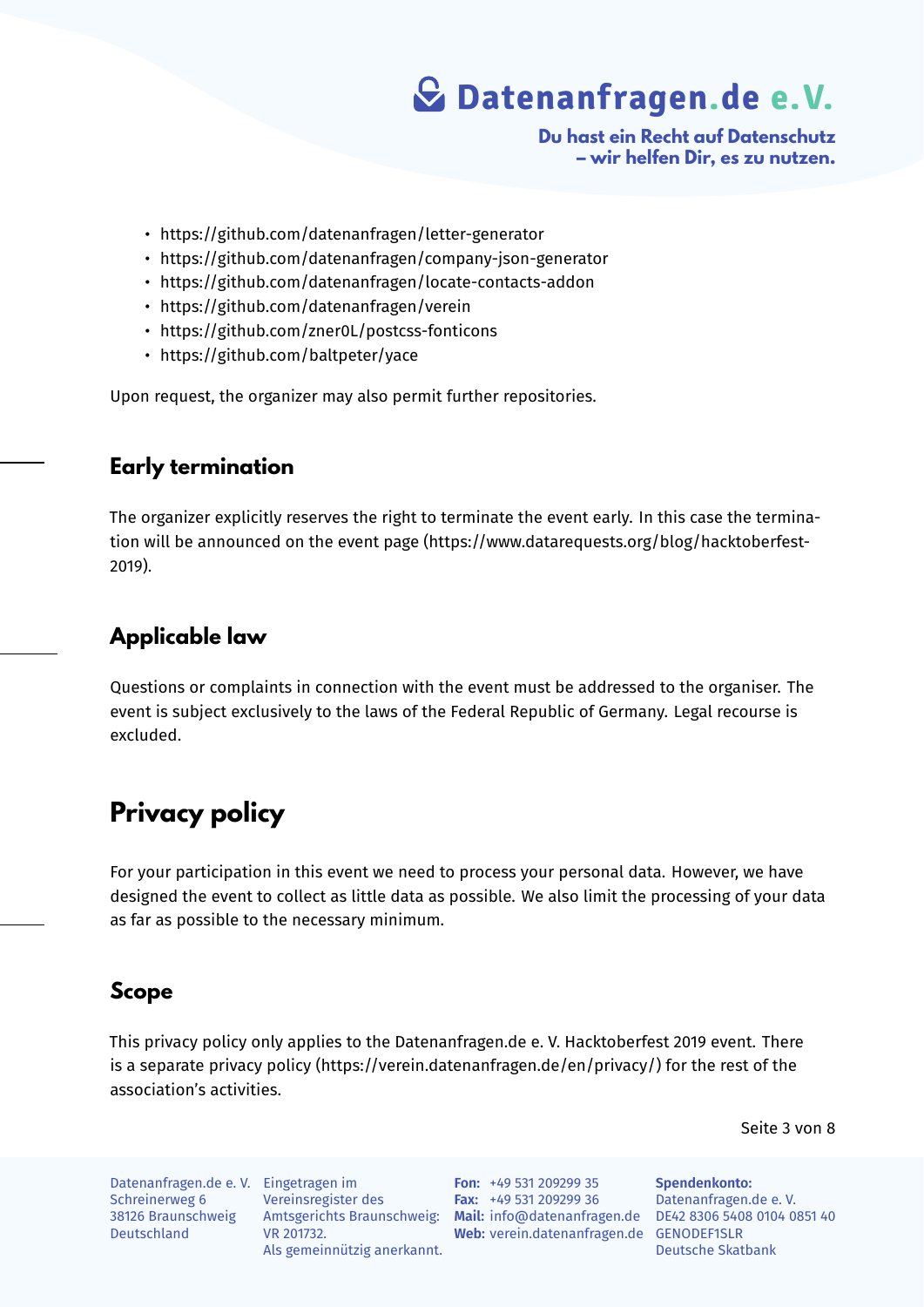**Du hast ein Recht auf Datenschutz – wir helfen Dir, es zu nutzen.**

### **Controller and contact information**

The controller as defined in Art. 4(7) GDPR for the services mentioned under "Scope" is:

Datenanfragen.de e. V. Schreinerweg 6 38126 Braunschweig Germany

Legally represented by: Benjamin Altpeter and Lorenz Sieben

Datenanfragen.de e. V. is a non-profit listed in the register of associations of the district court of Braunschweig, under the registration number VR 201732, and recognized as a charitable organisation by the Braunschweig-Wilhelmstraße tax office.

Phone: +49 531 209299 35 Fax: +49 531 209299 36 Email: privacy@datenanfragen.de (PGP key CC13 973A F8FD 11D1 4D94 98A8 0269 92F0 CF2C BB2E) Web: verein.datenanfragen.de

If you [have any questions about our priv](mailto:privacy@datenanfragen.de)[acy polic](https://www.datenanfragen.de/pgp/CF2CBB2E.asc)y, believe that we are in violation of data protecti[on laws or wish to assert y](https://verein.datenanfragen.de)our rights, please feel free to contact us at any time.

### **Profiling**

We do not use profiling or any other type of automated decision making.

### **Collected data**

#### **Registration for the event**

In order to participate in the event, you have to register. We need to process that data.

- Affected data: email address, GitHub user name, any other data you include in the email
- Lawful basis: By registering, you consent to us processing this data in accordance with Art. 6(1) lit. a GDPR. You can revoke this consent at any time.
- Duration of storage: until December 31, 2019

Seite 4 von 8

Datenanfragen.de e. V. Eingetragen im Schreinerweg 6 38126 Braunschweig Deutschland

Vereinsregister des VR 201732. Als gemeinnützig anerkannt.

Amtsgerichts Braunschweig: **Mail:** info@datenanfragen.de DE42 8306 5408 0104 0851 40 **Web:** verein.datenanfragen.de GENODEF1SLR **Fon:** +49 531 209299 35 **Fax:** +49 531 209299 36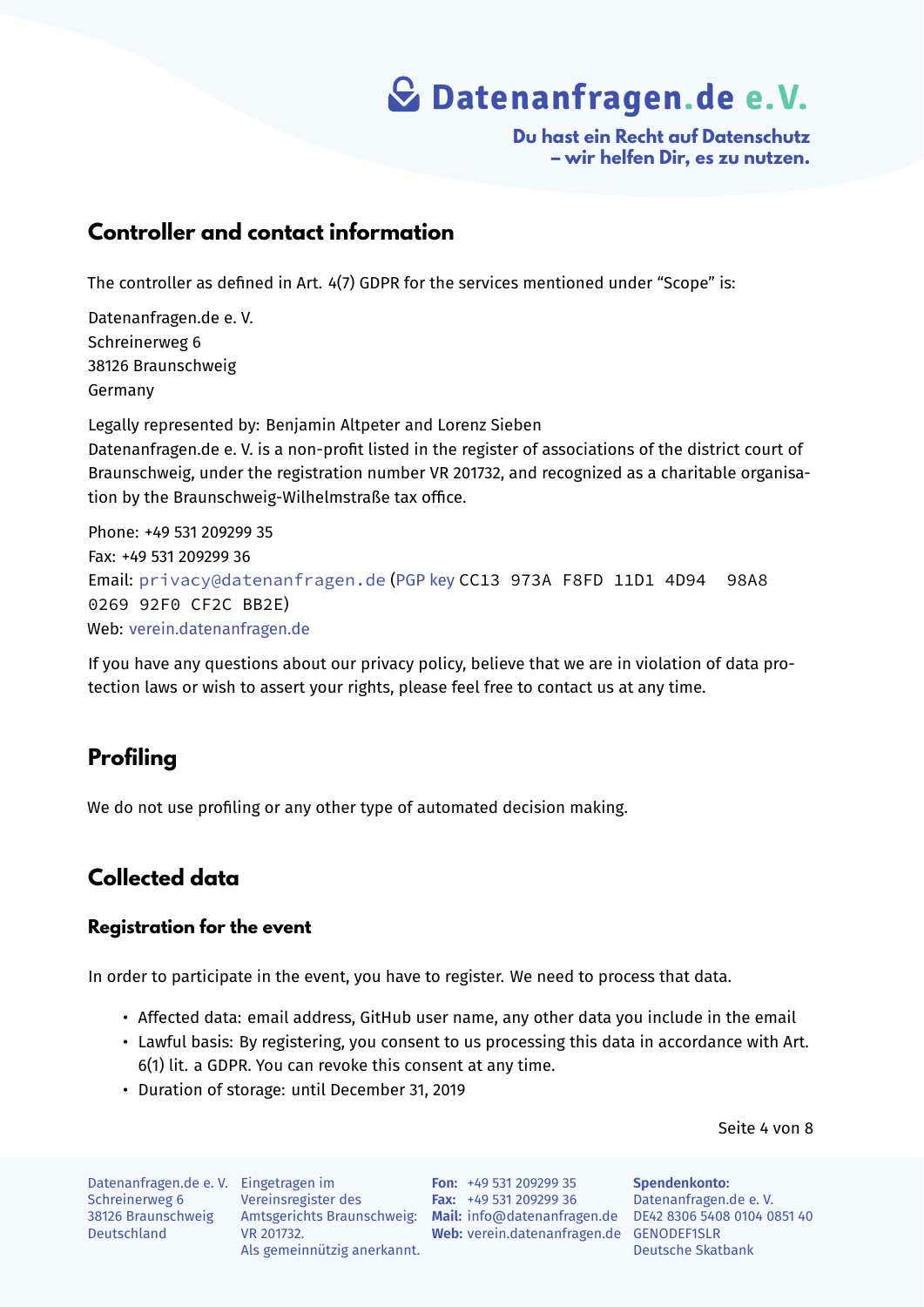**Du hast ein Recht auf Datenschutz – wir helfen Dir, es zu nutzen.**

#### **Shipping of the rewards**

In order to send you your rewards, we need your address. We will ask for that after the event period (only if you will receive any rewards, of course).

- Affected data: name, shipping address
- Lawful basis: By providing us your shipping address, you consent to us processing this data in accordance with Art. 6(1) lit. a GDPR. You can revoke this consent at any time.
- Duration of storage: only until the rewards have been sent out, afterwards the data will be deleted immediately
- Data disclosure: In order to ship your rewards, we will need to provide your name and shipping address to Deutsche Post AG, Charles-de-Gaulle-Straße 20, 53113 Bonn, Germany. Please note their privacy policy.

### **External services**

In order to participate in this event, you need to use the platform GitHub, run by GitHub, Inc., 88 Colin P. Kelly Jr. St., San Francisco, CA 94107, United States of America and its European subsidiary GitHub BV, Vijzelstraat 68 – 72, 1017 HL Amsterdam, Netherlands.

GitHub, Inc. is certified under the US-European "Privacy Shield" framework, which ensures that the EU data protection level is maintained.

[To learn mo](https://www.privacyshield.gov/participant?id=a2zt000000001K2AAI)re about how GitHub processes your data, have a look at their privacy policy.

## **Your rights**

The GDPR grants you comprehensive rights with regard to data protection. We are strongly convinced that the right to data protection is a fundamental right and therefore we fully stand behind these rights. You can exercise these rights at any time in an informal manner using the contact details given in the "Controller and contact information" section.

We of course invite you to use our generator which will assist you with writing requests.

Seite 5 von 8

Datenanfragen.de e. V. Eingetragen im Schreinerweg 6 38126 Braunschweig Deutschland

Vereinsregister des VR 201732. Als gemeinnützig anerkannt.

Amtsgerichts Braunschweig: **Mail:** info@datenanfragen.de DE42 8306 5408 0104 0851 40 **Web:** verein.datenanfragen.de GENODEF1SLR **Fon:** +49 531 209299 35 **Fax:** +49 531 209299 36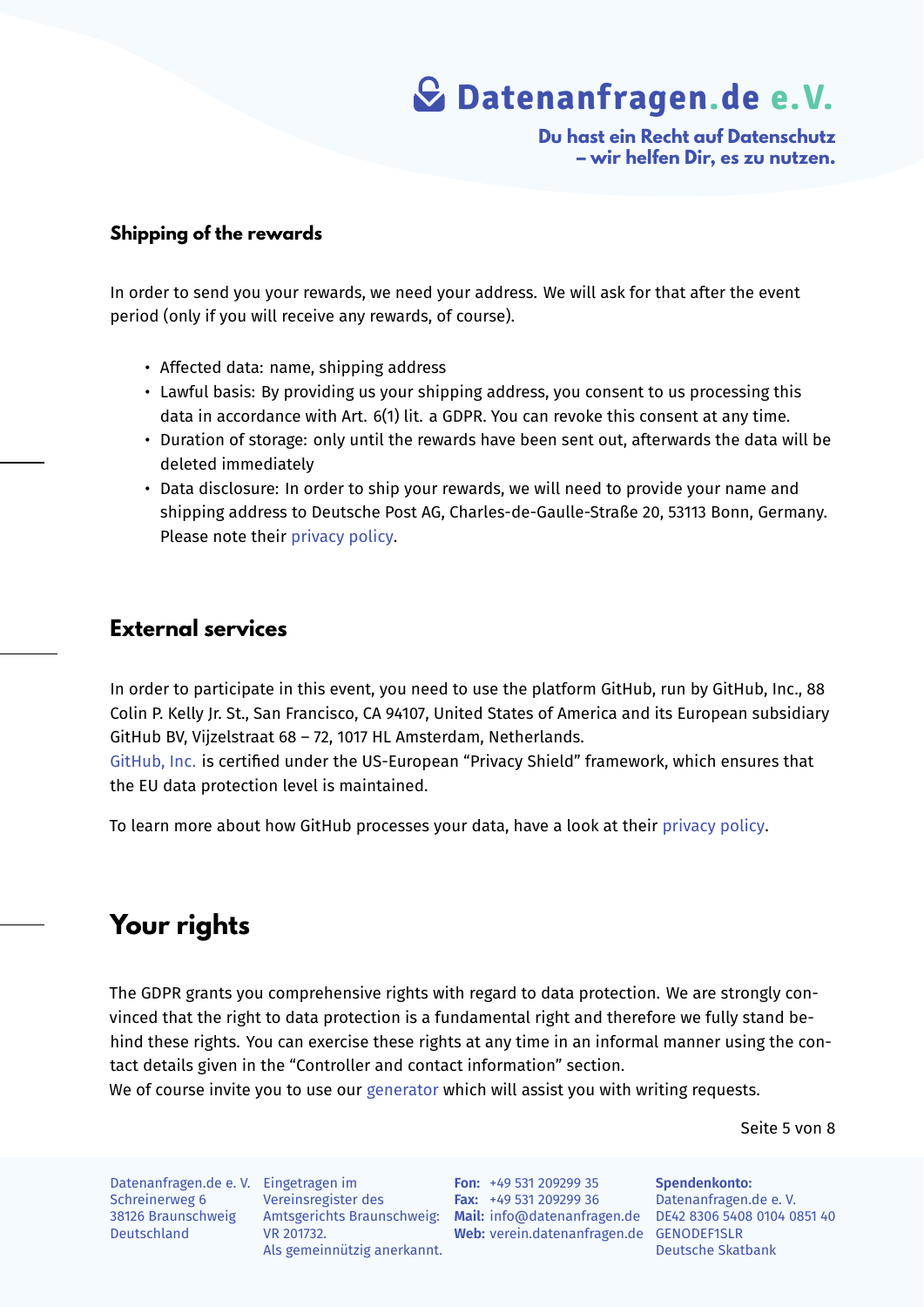**Du hast ein Recht auf Datenschutz – wir helfen Dir, es zu nutzen.**

### **Right to data access**

According to Art. 15 GDPR, you first of all have the right to request confirmation as to whether we store personal data on you. If so, you may request a copy of this information and are furthermore entitled to the following information:

- the purposes of the processing;
- the categories of personal data concerned;
- the recipients or categories of recipient to whom the personal data have been or will be disclosed, in particular recipients in third countries or international organisations;
- where possible, the envisaged period for which the personal data will be stored, or, if not possible, the criteria used to determine that period;
- the existence of the right to request from the controller rectification or erasure of personal data or restriction of processing of personal data concerning the data subject or to object to such processing;
- the right to lodge a complaint with a supervisory authority;
- where the personal data are not collected from the data subject, any available information as to their source;
- the existence of automated decision-making, including profiling, referred to in Article 22(1) and (4) and, at least in those cases, meaningful information about the logic involved, as well as the significance and the envisaged consequences of such processing for the data subject.

### **Right to data portability**

In accordance with Art. 20 GDPR, you also have the right to receive the personal data concerning you that you have made available to us in a structured, commonly used and machine-readable format and to transmit this data to another controller without obstruction by us if the processing is based on consent pursuant to Art. 6(1) lit. a GDPR, Art. 9(2) lit. a GDPR or on a contract pursuant to Art. 6(1) lit. b GDPR and the processing is carried out using automated procedures.

### **Right to rectification**

According to Art. 16 GDPR, you have the right to request us to correct any inaccurate personal data concerning you without undue delay. Furthermore, you have the right to request the completion of incomplete personal data—also by means of a supplementary declaration.

Seite 6 von 8

Datenanfragen.de e. V. Eingetragen im Schreinerweg 6 38126 Braunschweig Deutschland

Vereinsregister des VR 201732. Als gemeinnützig anerkannt.

Amtsgerichts Braunschweig: **Mail:** info@datenanfragen.de DE42 8306 5408 0104 0851 40 **Web:** verein.datenanfragen.de GENODEF1SLR **Fon:** +49 531 209299 35 **Fax:** +49 531 209299 36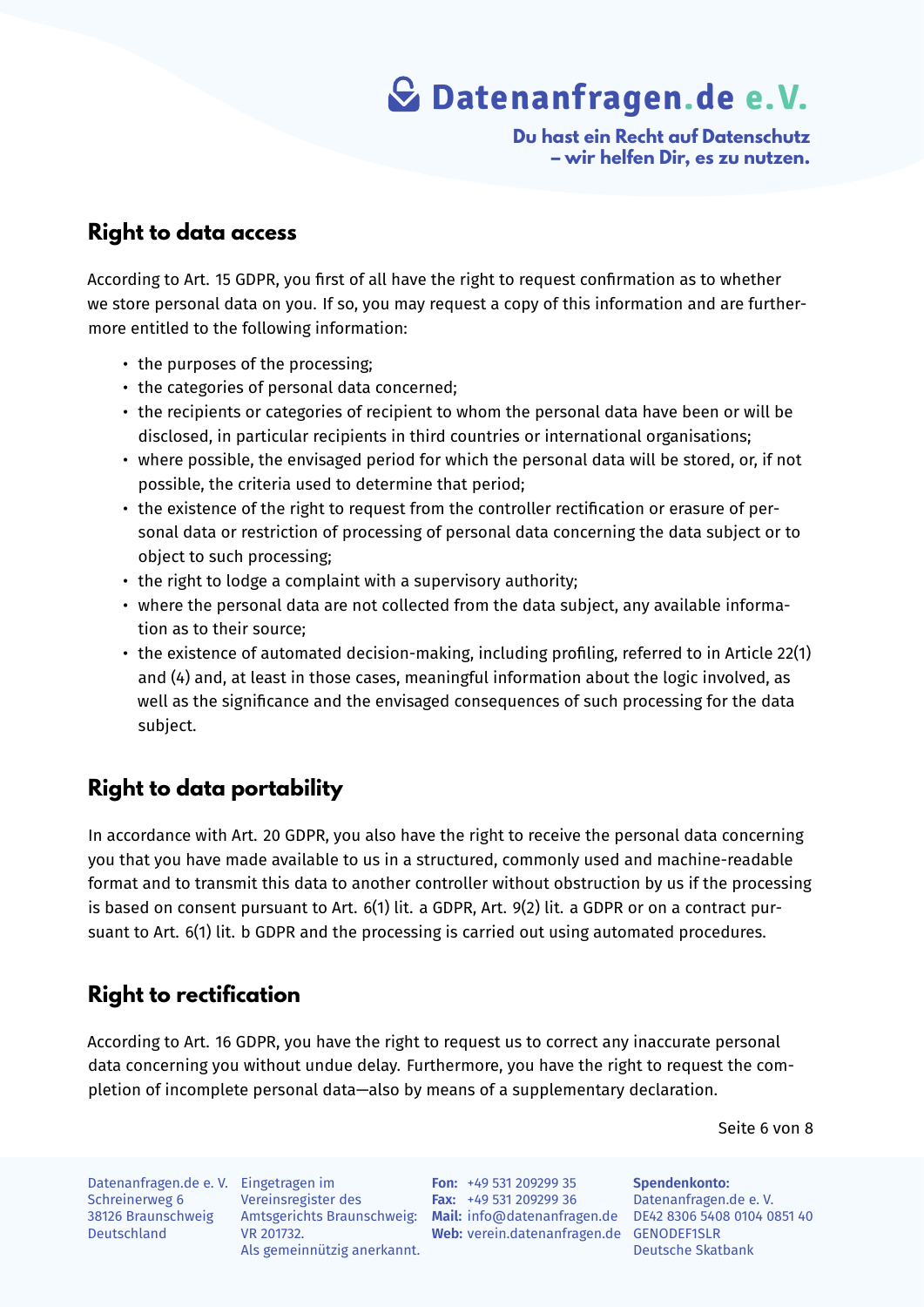**Du hast ein Recht auf Datenschutz – wir helfen Dir, es zu nutzen.**

### **Right to erasure ("Right to be forgotten")**

According to Art. 17 GDPR, you have the right to demand that we delete personal data concerning you without undue delay.

This right is limited in particular when the processing is necessary to exercise the right to freedom of expression and information, to fulfil a legal obligation or to assert, exercise or defend legal claims.

### **Right to revoke given consent**

According to Art. 7(3) GDPR you have the right to revoke your consent given to us at any time.

### **Right to restriction of processing**

According to Art. 18 GDPR, you have the right to demand the restriction of the processing of your personal data if you dispute the accuracy of the personal data, if the processing is unlawful, if we no longer need the data for the purpose of processing or if you have filed an objection to the processing pursuant to Art. 21(1) GDPR, as long as it is not yet clear whether our legitimate interests outweigh yours.

### **Right to notification to recipients**

If you request us to correct, delete or restrict the processing of your personal data in accordance with Articles 16, 17 and 18 respectively, we will notify all recipients to whom we have disclosed the relevant data in accordance with Art. 19 GDPR.

### **Right to object**

According to Art. 21 GDPR, you have the right to object at any time to the processing of personal data concerning you which is necessary for the performance of a task in the public interest or because of our legitimate interest on the basis of Article 6(1) lit. e or f respectively, for reasons arising from your particular situation. We will then no longer process the personal data, unless

Seite 7 von 8

Datenanfragen.de e. V. Eingetragen im Schreinerweg 6 38126 Braunschweig Deutschland

Vereinsregister des VR 201732. Als gemeinnützig anerkannt.

Amtsgerichts Braunschweig: **Mail:** info@datenanfragen.de DE42 8306 5408 0104 0851 40 Web: verein.datenanfragen.de GENODEF1SLR **Fon:** +49 531 209299 35 **Fax:** +49 531 209299 36